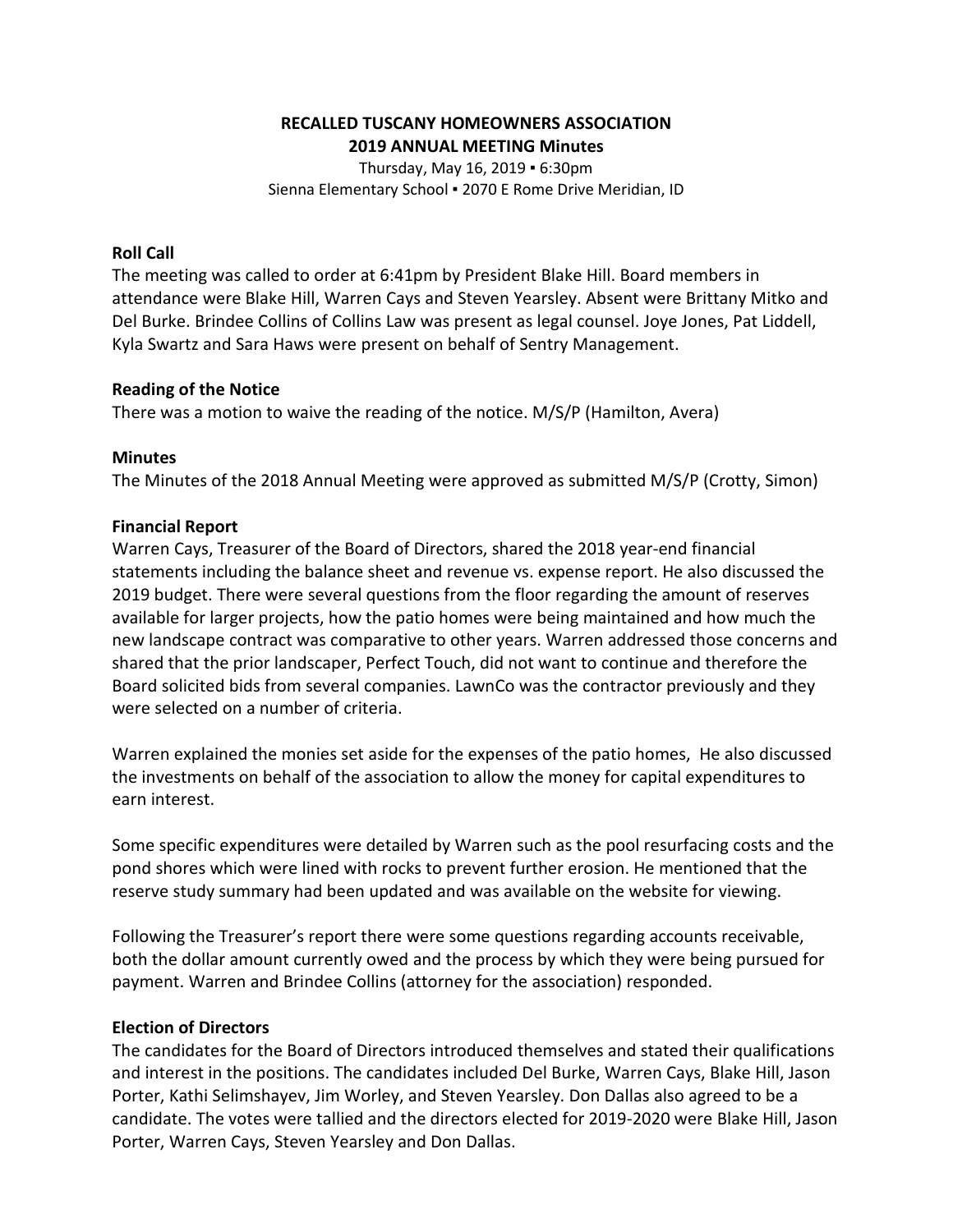#### **Amendments to the CCRs**

The board discussed the proposed changes to the CCRs and encouraged questions from the homeowners. Details of the proposed changes and ballots were mailed to all owners prior to the meeting. Several questions were asked about current enforcement options in the CCRs and what the specific changes would be regarding fines. Attorney Brindee Collins spoke to Idaho legislation that first requires that the language indicating the ability to fine must be included in the CC&Rs. Once this language is included in the governing documents, the board would work on adopting a process for implementing fines and the related amounts of fines specific to type of violation. Brindee explained the process so everyone would understand that no fines would come as a surprise since there were multiple required steps prior to fining a homeowner. There were several other generic questions about the proposed changes to the CCRs which the board and Brindee answered, including the short term rental stipulations and what could be done to enforce the ruling should it pass approval by the homeowners.

There being no further business, the meeting was adjourned at 9:00 pm.

These minutes were prepared by Joye Jones of Sentry Management as the managing agent, approved by me and accepted by the Board of Directors of the Tuscany Homeowners Association on  $\overline{\phantom{a}}$ , 2020.

\_\_\_\_\_\_\_\_\_\_\_\_\_\_\_\_\_\_\_\_\_\_\_\_\_\_\_\_\_\_\_\_\_\_ \_\_\_\_\_\_\_\_\_\_\_\_\_\_\_\_\_\_\_\_\_\_\_\_\_\_\_\_\_\_\_\_\_

Steven Yearsley, Secretary **Date** Date Tuscany Homeowners Association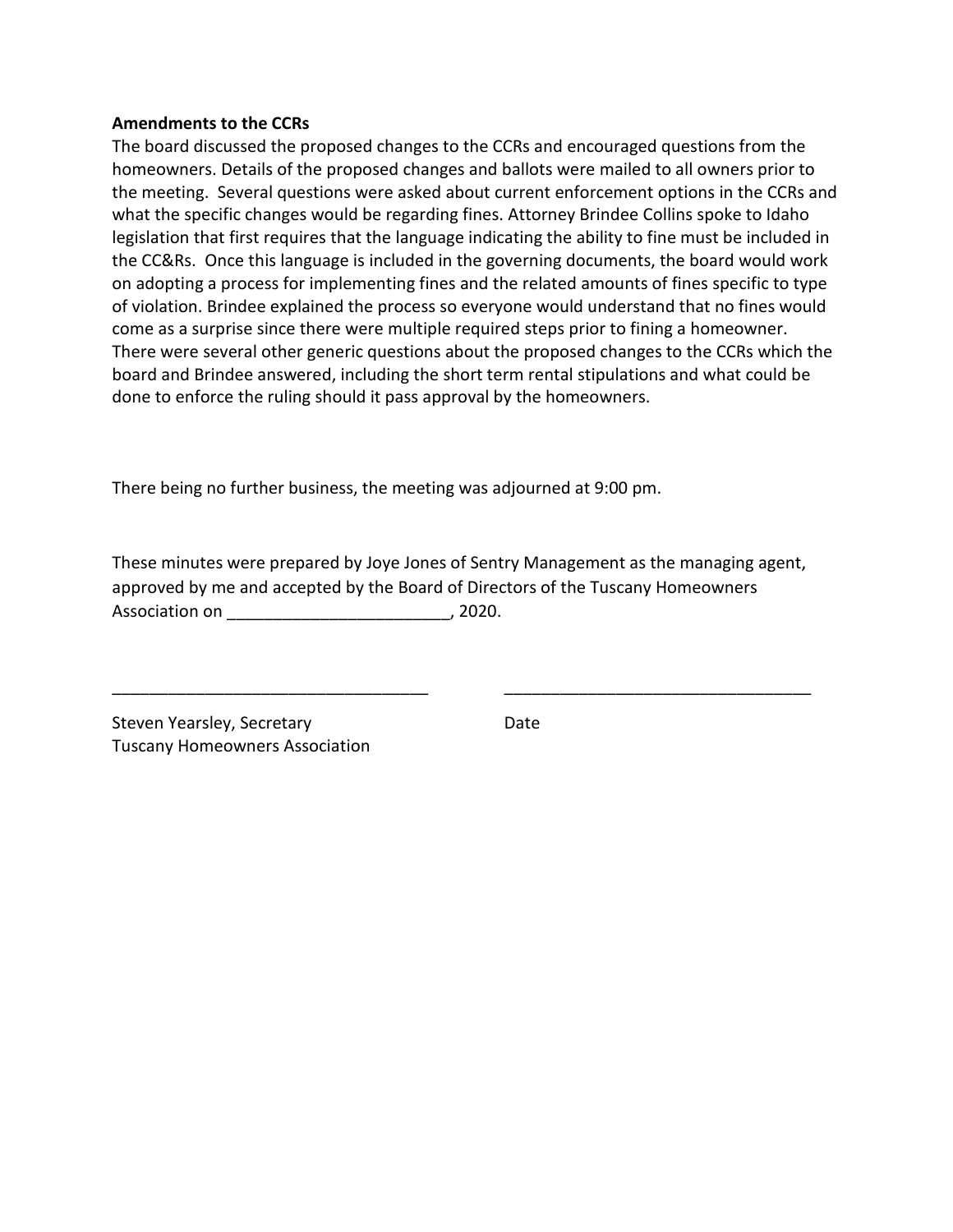# **Tuscany HOA Subdivision Facts**

**Sheet #1**

- **1) Initial Developer Tuscany Development, Inc.**
- **2) Original Legal Filings were in September, 2003**
- **3)** Date of the recording of the HOA CC & Sept. 26, 2003 **There are 15 amendments to CC&R's mostly recording plats and legal for different phases.**
- **4) Articles of Incorporation forming Tuscany Homeowners Association, Inc. dated Dec. 1, 2003 filed March 4, 2004.**
- **5) Construction started in late 2003 and built out in late 2015, 12 years total.**
- **6) Subdivision consists of 15 different phases. 358.98 acres and total of 1077 homes. First twelve (12) phases built through 2009, the Developer was Tuscany Development, Inc. Last three (3) phases built between 2010 and 2015 the Developer was Brighton Investments, LLC**
- **7) Tuscany HOA was run and controlled by Tuscany Development, Inc. up until late 2010.**
- **8) Tuscany HOA first resident board members were not elected until 2010/2011. Steven Yearsley was one of the first HOA members elected.**
- **9) The conservative value of the Tuscany Homeowners Association, Ins. Is \$376,950,000 (1077 X \$350,000 = \$376,950,000) That is the total estimated value of the HOA before any common area assets.**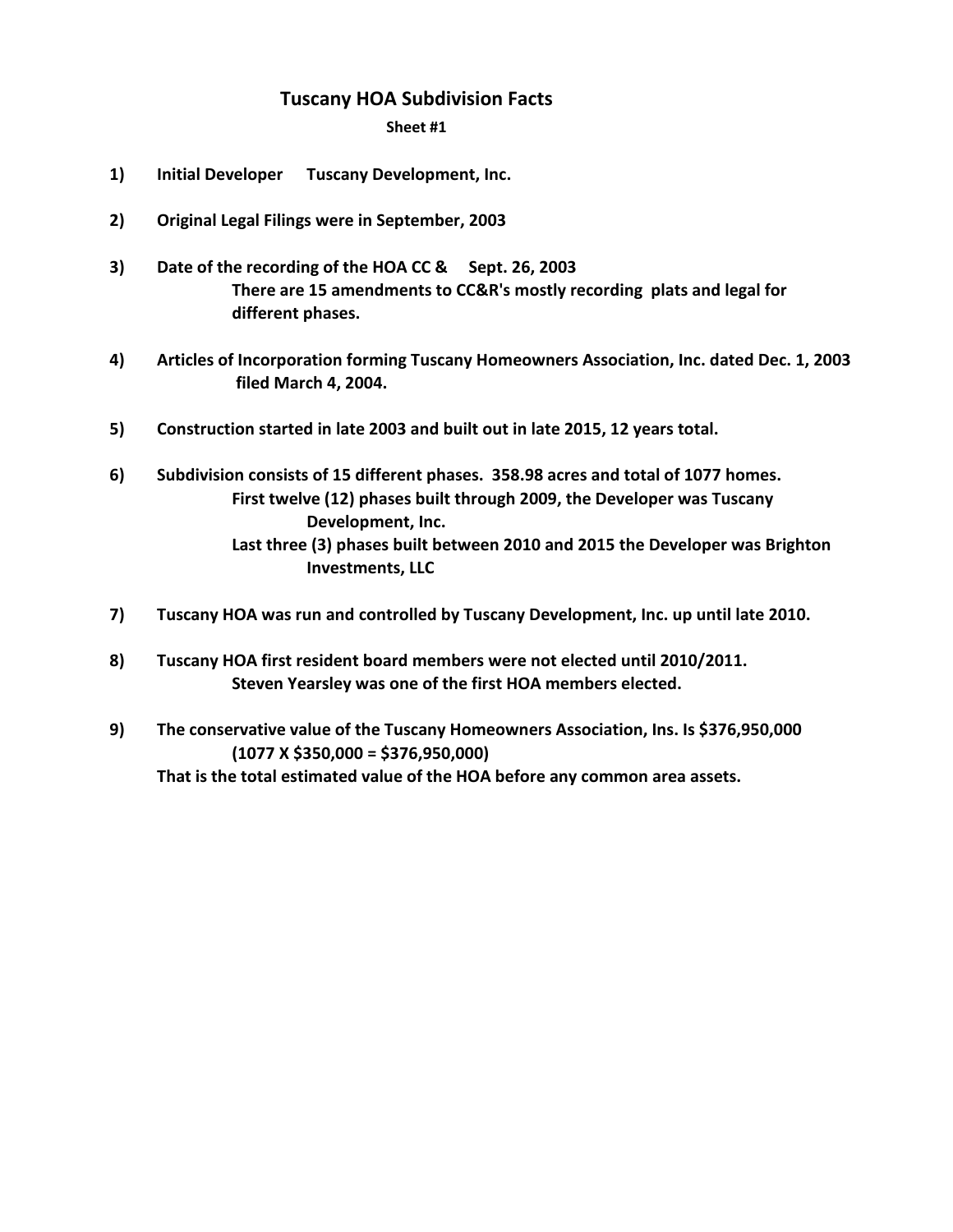## **Tuscany HOA Subdivision Facts**

|     |                                                                                                                   |                                                                                         | Acerage by Phase |
|-----|-------------------------------------------------------------------------------------------------------------------|-----------------------------------------------------------------------------------------|------------------|
| 1)  | <b>Initial Developer</b><br>Tuscany Development, Inc.                                                             |                                                                                         |                  |
| 2)  | Date of the recording of the CC & R's                                                                             | Sept. 26, 2003                                                                          |                  |
| 3)  | Articles of Incorporation forming Tuscany Homeowners Association, Inc. dated Dec. 1, 2003<br>filed March 4, 2004. |                                                                                         |                  |
| 4)  | First phase of subdivision:                                                                                       |                                                                                         |                  |
|     |                                                                                                                   | Combined project of Tuscany Lakes, Tuscany Village #1, Messina Hills, & Messina Village |                  |
|     | Filing September 26, 2003 and included appx. 215.67 acres.                                                        |                                                                                         |                  |
| 5)  | First amendment to CC&R's dated September 26, 2003 and added phases for Messina Village                           |                                                                                         |                  |
|     | and Messina Hills.                                                                                                |                                                                                         |                  |
|     | Messina Village #1<br>52                                                                                          | Lots                                                                                    | 21.66            |
|     | Messina Hills #1<br>60                                                                                            | Lots                                                                                    | 34.43            |
| 6)  | Second amendment legal clarifications November 4, 2004                                                            |                                                                                         |                  |
|     | Tuscany Village #1<br>65                                                                                          | Lots                                                                                    | 17.78            |
| 7)  | Third amendment legal clarifications March 22, 2005                                                               |                                                                                         |                  |
|     | Messina Hills #2<br>88                                                                                            | Lots                                                                                    | 30.64            |
|     | 54<br>Tuscany Lakes #1                                                                                            | Lots                                                                                    | 25.61            |
|     | Messina Village #2<br>50                                                                                          | Lots                                                                                    | 17.08            |
| 8)  | Fourth amendment legal clarification June 6, 2005                                                                 |                                                                                         |                  |
|     | Tuscany Village #2                                                                                                |                                                                                         |                  |
| 9)  | Fifth Amendment legal clarifications November 3, 2005                                                             |                                                                                         |                  |
|     | Messina Hills #3<br>87                                                                                            | Lots                                                                                    | 29.36            |
| 10) | Sixth amendment legal clarifications January 11, 2006                                                             |                                                                                         |                  |
|     | Tuscany Lakes #2<br>44                                                                                            | Lots                                                                                    | 18.88            |
| 11) | Seventh amendment legal clarifications May 3, 2006                                                                |                                                                                         |                  |
|     | 30<br>Tuscany Lakes #3                                                                                            | Lots                                                                                    | 12.61            |
| 12) | Eight amendment legal clarifications May 3, 2006 See Fourth Amend.                                                |                                                                                         |                  |
|     | Tuscany Village #2<br>71                                                                                          | Lots                                                                                    | 14.55            |
| 13) | Ninth amendment legal clarifications February 20, 2007                                                            |                                                                                         |                  |
|     | Messina Meadows #1<br>300                                                                                         | Lots                                                                                    | 87.63            |
| 14) | Tenth amendment legal clarifications May 30, 2008                                                                 |                                                                                         |                  |
| 15) | Eleventh amendment legal clarifications January 30, 2009                                                          |                                                                                         |                  |
|     | <b>Messina Meadows #2</b><br>72                                                                                   | Lots                                                                                    | 14.61            |
| 16) | Twelfth amendment October 28, 2010 First by Brighton Investments LLC as Grantor and HOA                           |                                                                                         |                  |
| 17) | Thirteenth amendment by Brighton Investments LLC June 6, 2013                                                     |                                                                                         |                  |
|     | Messina Meadows #3<br>18                                                                                          | Lots                                                                                    | 5.33             |
| 18) | Fourtheenth amendment by Brighton Investments LLC December 13, 2013                                               |                                                                                         |                  |
|     | Messina Meadows #4<br>34                                                                                          | Lots                                                                                    | 10.52            |
| 19) | Fifteenth amendment by Brighton Investments LLC November 21, 2014                                                 |                                                                                         |                  |
|     | <b>Messina Meadows #5</b><br>52                                                                                   | Lots                                                                                    | 18.29            |
|     | 1077                                                                                                              |                                                                                         | 358.98           |